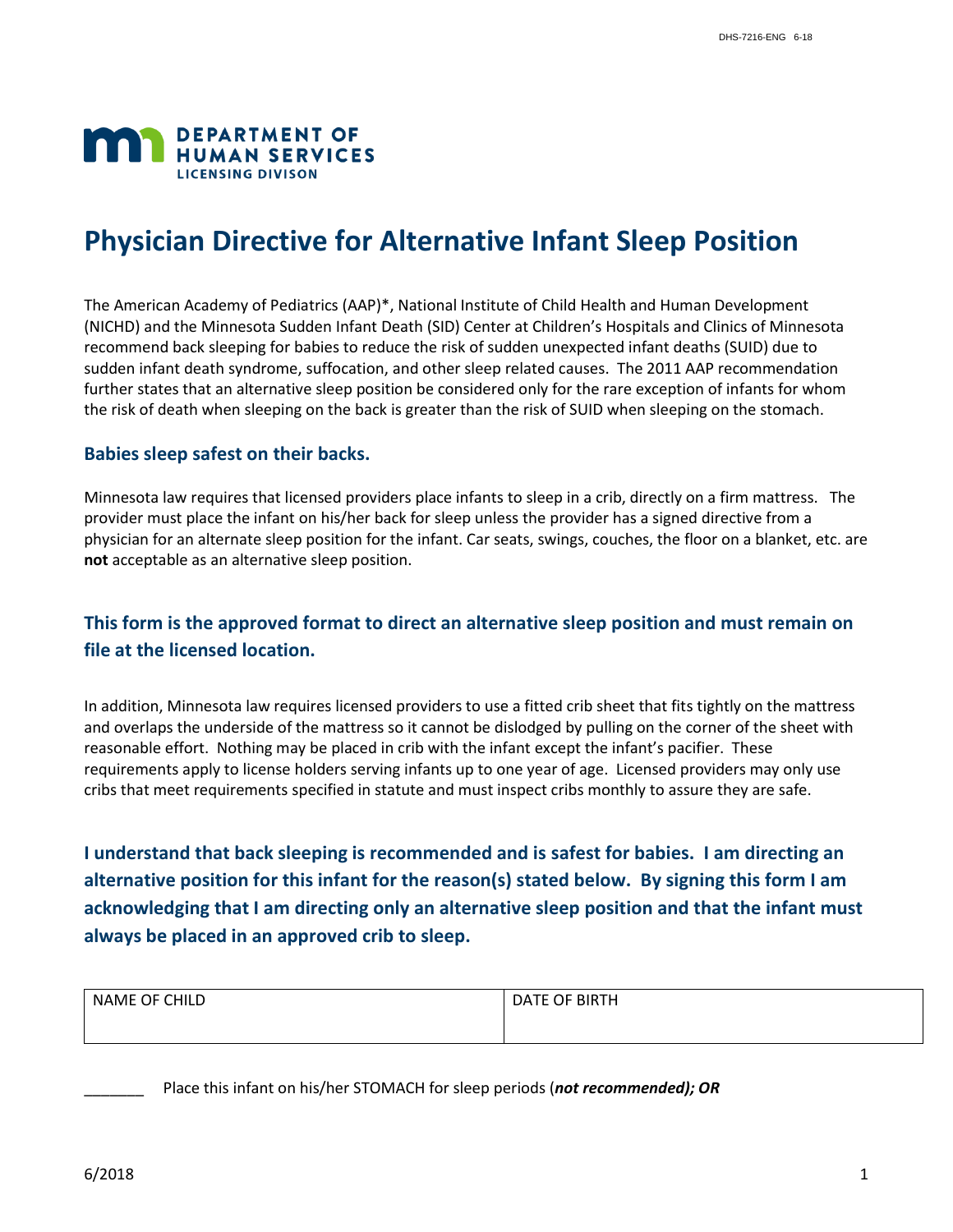\_\_\_\_\_\_\_ Place this infant on his/her SIDE for sleep periods (*not recommended)*

Medical Reason(s) for alternate sleep position:

(Attach information if necessary)

Expected duration of need for alternate sleep position:

List the date the infant will be re-evaluated for the need for an alternative sleep position by a physician:

\_\_\_\_\_\_\_\_\_\_\_\_\_\_\_\_\_\_\_\_\_\_\_\_\_\_\_\_\_\_\_\_\_\_\_\_\_\_\_\_\_\_\_\_\_\_\_\_\_\_\_\_\_\_\_\_\_\_\_\_\_\_\_\_\_\_\_\_\_\_\_\_\_\_\_\_\_\_\_\_\_

\_\_\_\_\_\_\_\_\_\_\_\_\_\_\_\_\_\_\_\_\_\_\_\_\_\_\_\_\_\_\_\_\_\_\_\_\_\_\_\_\_\_\_\_\_\_\_\_\_\_\_\_\_\_\_\_\_\_\_\_\_\_\_\_\_\_\_\_\_\_\_\_\_\_\_\_\_\_\_\_\_

\_\_\_\_\_\_\_\_\_\_\_\_\_\_\_\_\_\_\_\_\_\_\_\_\_\_\_\_\_\_\_\_\_\_\_\_\_\_\_\_\_\_\_\_\_\_\_\_\_\_\_\_\_\_\_\_\_\_\_\_\_\_\_\_\_\_\_\_\_\_\_\_\_\_\_\_\_\_\_\_\_

| PRINTED NAME AND SIGNATURE OF PHYSICIAN | <b>DATE</b> |
|-----------------------------------------|-------------|
|                                         |             |

**(Licensed providers must place an infant in a crib to sleep. Car seats, swings, couches, the floor on a blanket, etc. are not acceptable as an alternative sleep position.)**